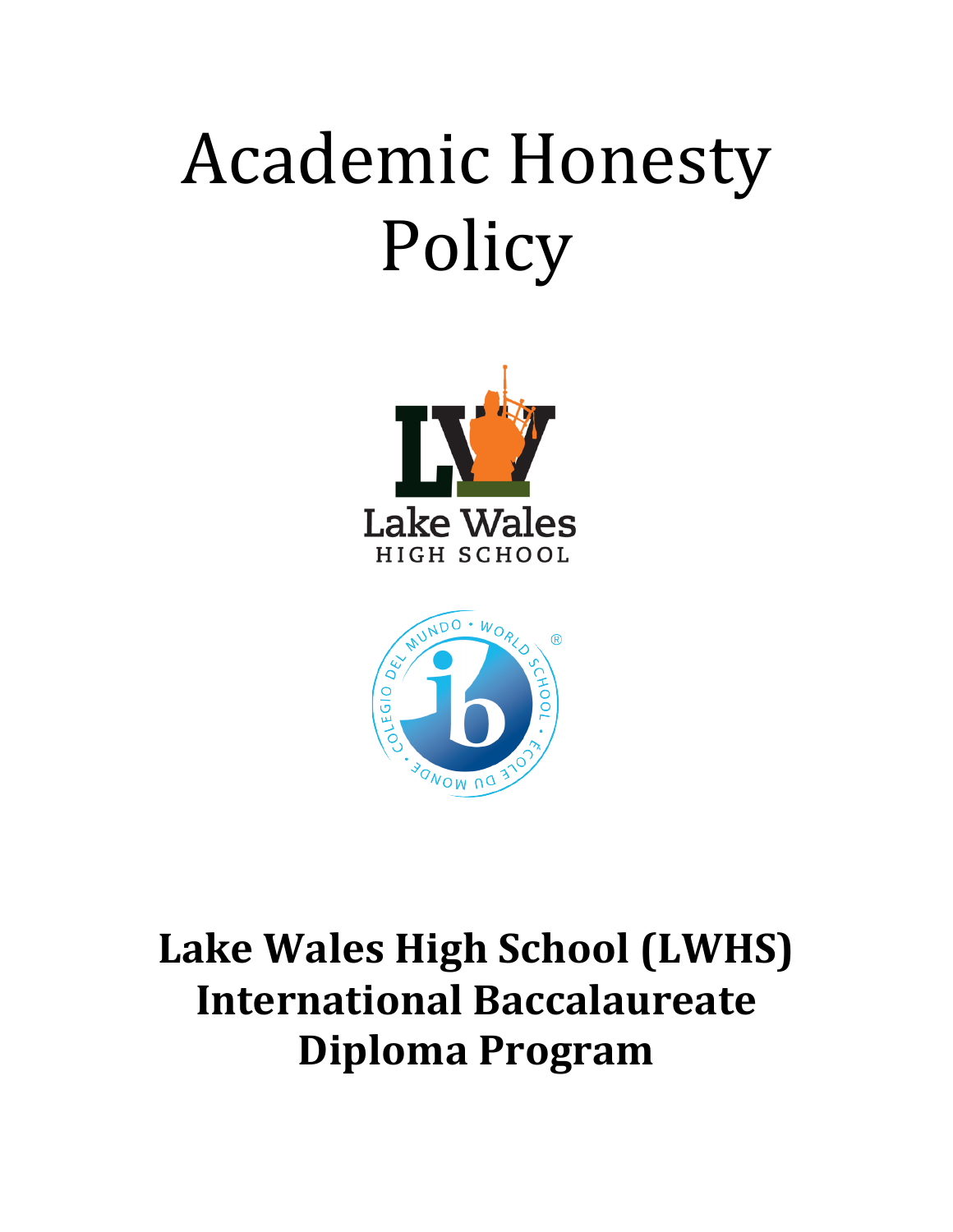*LWHS Mission Statement: Creating a vibrant, internationally-minded community where students are encouraged to seek a life of inquiry, reflection, and merit.*

# **What is Academic Honesty?**

Academic honesty involves showing integrity and respect for oneself and the assessment process. It is the expectation that every student at LWHS exercise academic honesty in all of their work. This includes acknowledging any sources used to complete an assignment. By striving to maintain academic honesty, all members of the school community uphold the ideals of the IB learner profile which addresses the importance of being "principled", acting with "integrity and honesty, with a strong sense of fairness, justice and respect for the dignity of the individual, groups and communities".

# **What is Academic Misconduct?**

Academic misconduct includes any behavior or action which results (or may result) in a student gaining an unfair advantage academically. Examples of academic misconduct include, but are not limited to:

- **Plagiarism** Representing the work, words or ideas of another person as one's own (whether deliberately or unintentionally)
- **Collusion** Supporting another student's academic misconduct (ex. allowing one's work to be copied and/or submitted for someone else)
- **Duplication of work** Turning in the same work for different assessment components

# **Academic Honesty during Examinations**

General rules and regulations regarding appropriate conduct during IB examinations are presented to each student prior to the examination session. Information is posted around the school and in the examination room as required. Students are also informed of what may not be taken into the examination room/area which includes but is not limited to:

- Electronic devices (except when permitted)
- Notes or scratch paper
- Subject books
- Refreshments (except water at the discretion of the coordinator)

# **Consequences of Academic Misconduct**

If a student engages in academic misconduct, one or more of the following consequences may occur:

• Parent conference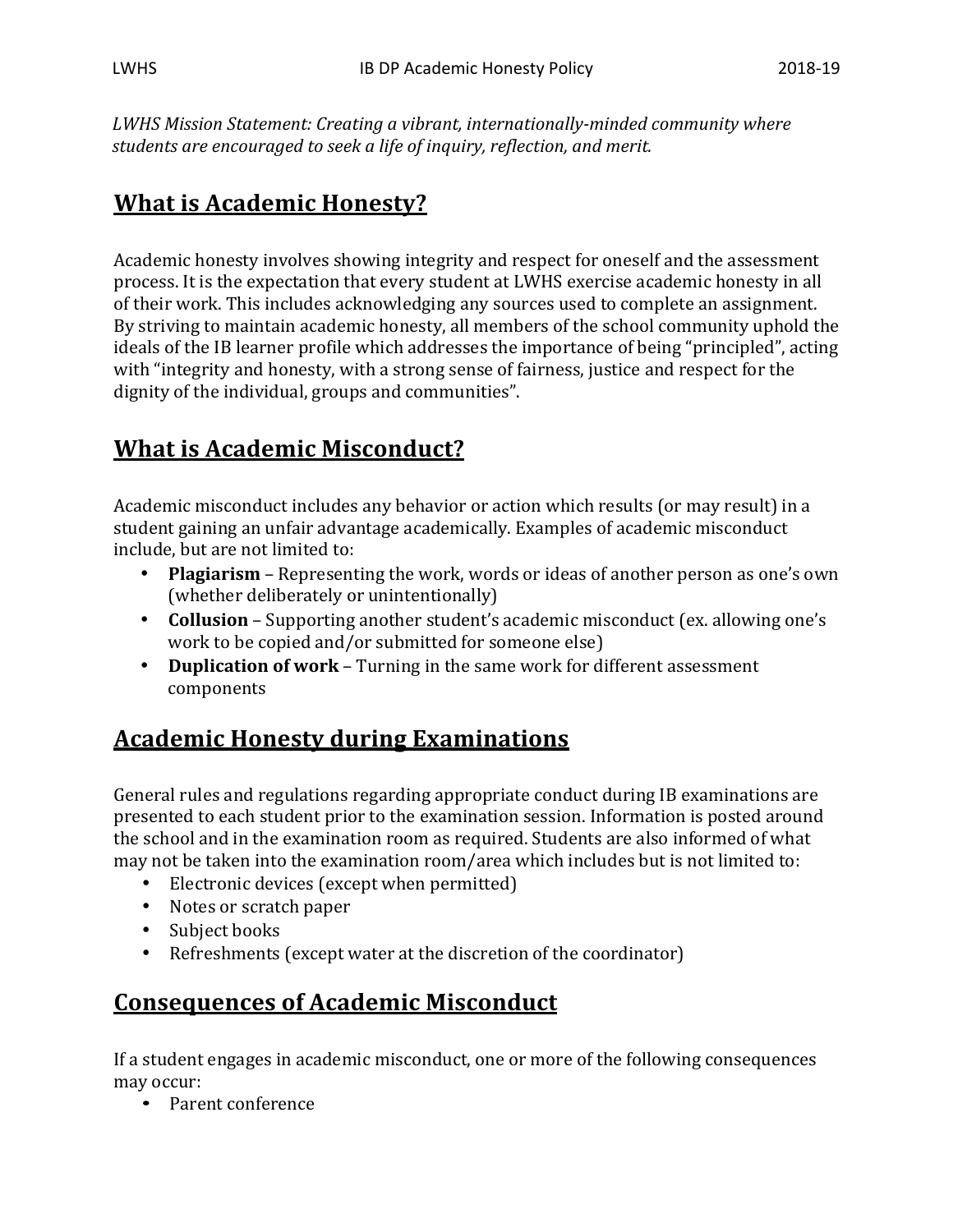- The teacher will issue a grade of "0" on the assignment in question, with no possibility of a retake. This assignment will become exempt from the retake policy in the  $80\%$  assessment category. If a teacher drops the lowest grade for a 9 week period, this grade of zero will not be dropped.
- Meeting with the Assistant Principal of IB /IB Coordinator to review the academic honesty policy.
- A Referral may be written and documented as part of student records
- The student may be placed on academic probation
- Removal from the IB program or specific course may be applicable
- Any student who took part in academic misconduct, will be placed on a student contract; the contract will outline possible consequences for repeated academic misconduct. In most cases, the student will not be allowed to remain in the IB class if there is a second incident of academic misconduct.

#### *\*Administration reserves the right to immediately remove a student from the IB program of study if the student is found guilty of academic misconduct on an IB assessment.*

# **Recommendations for Maintaining Academic Honesty:**

- Acknowledge all sources that were consulted in the completion of your work (when in doubt, cite)
- Communicate with the teacher regarding the referencing style to be used on each assignment
- Act as a role-model in maintaining academic honesty

# **Responsibilities**

#### **1). Students will:**

- Maintain academic honesty in all assignments and assessments
- Ensure that all sources used are acknowledged using the referencing style agreed with your teacher
- Seek assistance from teachers when unsure what should or should not be cited
- Report any violations of the academic honesty policy

#### **2). Teachers will:**

- Discuss the academic honesty policy with their students
- Develop, model, and sustain ethical practices within the classroom that promote academic honesty
- Openly communicate with students and parents the expectations for how to maintain academic honesty in the course, for assignments, and on assessments
- Contact parents regarding any violation of the academic honesty policy